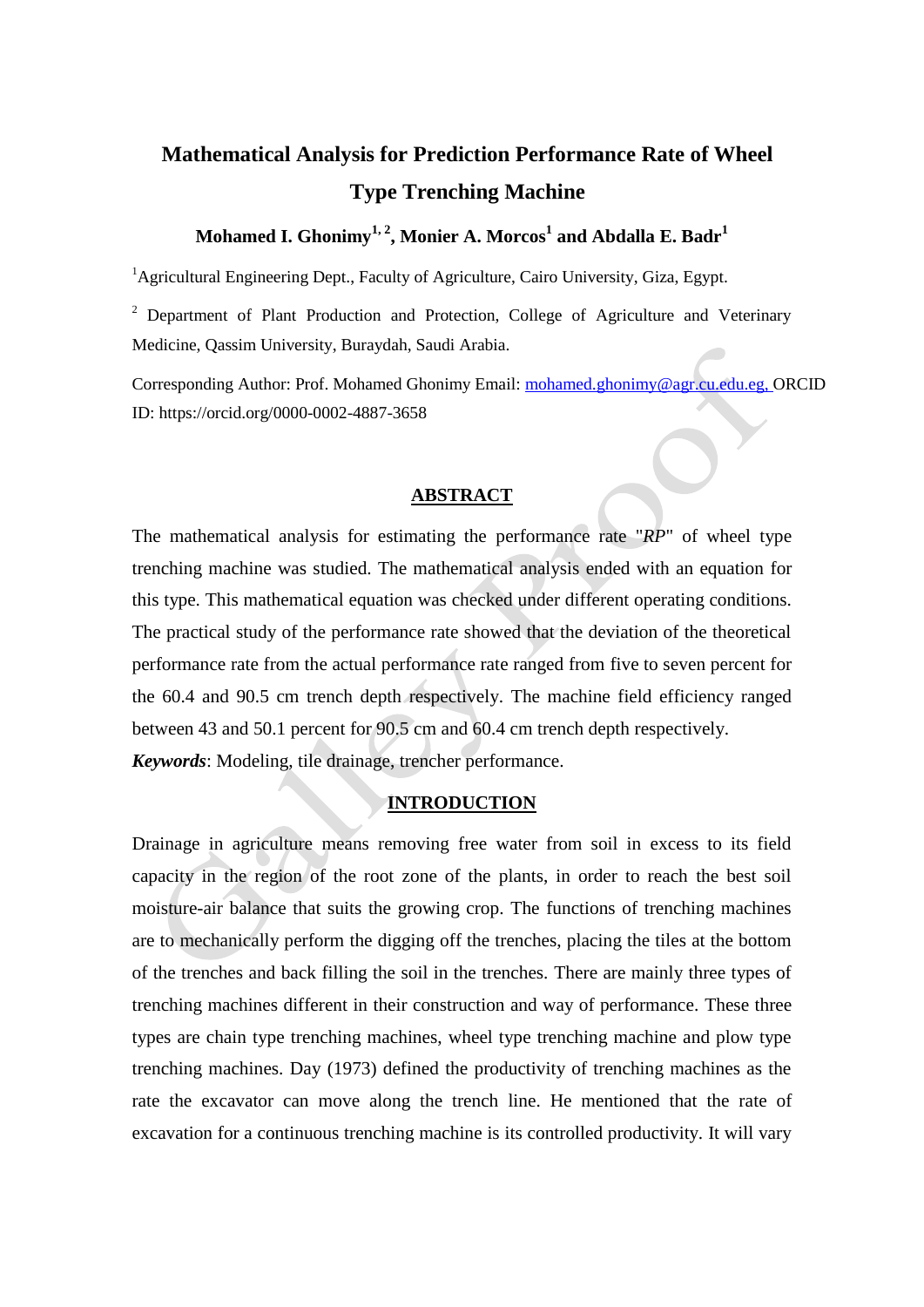with the width and depth of trench, the toughness of the material to be excavated and the power available or selected by the operator. Peurifoy (1970) studied the productivity in trenching operations. He found many factors affecting the production rate of trenching machine. These include the class of soil, depth and width of trench, extent of shoring required, topography, climatic condition, extent of vegetation such a trees, stumps and roots, and physical obstruction, such as buried pipes, sidewalks, paved streets, building etc.

In case of laying a pipeline, the speed with which the pipe can be placed in the trench, also affect the production rate of the machine. Sitorus et al. (2016) reported that the digging machine forward speed, cutting depth, uniaxial compressive strength, and trench width are the most sensitive parameters affecting the power and angular speed. Design optimization using the information drawn from this parameter study can be preceded by focusing on the selection of traverse speed, uniaxial compressive strength, trench width, carrier weight, nose radius, bar length, and pivot point location. Spencer et al. (2007) described the principle features of the upgraded trencher and methods of calculating predicted trenching performance and they found that the target performance rate for wheel type trenching machine ranged from 80 to 400 m/h according to soil type. Schwap et al. (1966) studied the productivity in trenching operations. They found many factors affecting it such as; soil moisture, soil characteristics as hardness and stickiness, stones, and submerged stumps, depth of trench, conditions of the trenching machine, the ski1l of the operator, and the delays due to interruptions during operation. They found that an extremely wet soil may stop machine operation. Soil with a low moisture content may not affect the digging rate to any extent, but soil that stick to the buckets of the machine, sandy soils that fall apart easily, and deep cuts reduce digging speed. They also found that increasing the depth from 90 to 150 cm decreased the digging speed by 56 percent under Iowa and Minnesota conditions. Donahue et al. (1985) mentioned that the soil moisture, soil characteristics, skill of operator, width of the trench, and depth of the trench influence the factors affecting the capacity of the trenching machines. There is a several researches concerned with the use of mathematical models for trencher machines. Du, et al. (2016) found that the human operator control inputs to execute a work cycle of an excavator trenching operation. The simulation results in a work cycle that is generated by executing a series of tasks in the way a human operator would perceiving the state of the machine, deciding when to transition from one task to the next, and controlling the machine to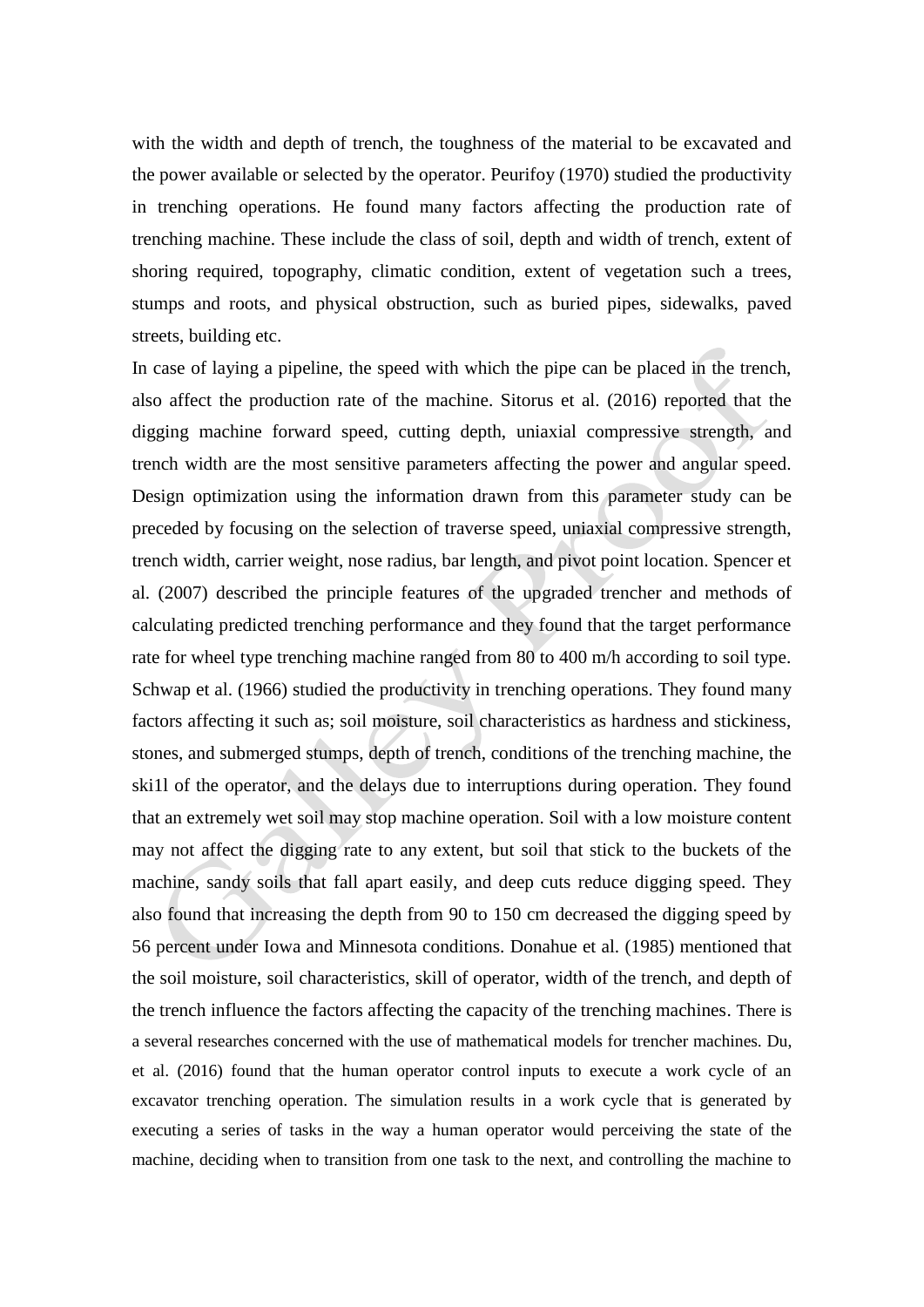move the bucket through the tasks. The virtual operator model appropriately adapted to different operator control strategies, machine parameters changes (i.e. pump speed) and a change in work site goals (trench depth, pile location). The model-generated outputs based on human-like perception, decision-making, and action selection. Atangana Njock, et al. (2020) found that the success of jet trenching operations is closely related to some key factors including the soil conditions, trencher specifications, and characteristics of pipelines or cables. Three case histories are presented to demonstrate the importance of these key factors and their interrelationships. they also found that the performance of the jet trenchers on product burial is greatly dependent on the operation depth, soil conditions, the machine, and products specificities. When operating at a very large depth, most available models can achieve a maximum burial of 3 m within soils ranging from sand to stiff clays. The success of jet trenching operations also depends on the ability to accurately characterize the seabed sediments. Reddy and Shailesh (2018) mentioned that, in order to increase the life of backhoe excavator bucket tooth other two materials i.e. HSS and HCHCr has been analyzed for the similar force and boundary conditions. 3D model was prepared in solid works and software in FEM domain was utilized for analyzing the model or excavator bucket tooth behavior. Computational approach will give the results more close to practical values through simulation. Computer-Aided Engineering (CAE) can drastically reduce the costs associated with the product lifecycle.

Whatever the type of the trenching machine is, it has the advantage of quite high rate of performance, since it simultaneously digs the trench, lays down the tiles or the pipes and, in some types, it also refills the ditches with the soil. This means fulfilling its complete function in a short period within the same day. It is characterized with the high accuracy in laying the pipes or the tiles at the required depth and slope. Besides, these types of trenching machines suppress the manual way of digging and laying drainage pipes by its lower costs of operation.

The purpose of this work was to find out the main factors affecting wheel type trenching machine performance rate, and to relate these affecting factors in mathematical relationships. These mathematical relationships was used to predict the performance rate of wheel type trenching machine.

### **MATERIAIS AND MTETHODS**

#### **Mathematical analysis approach**

The wheel type trenching machine (Fig. 1) has its specific affecting mechanism which performs its required functions, the mathematical analysis had to be preceded with the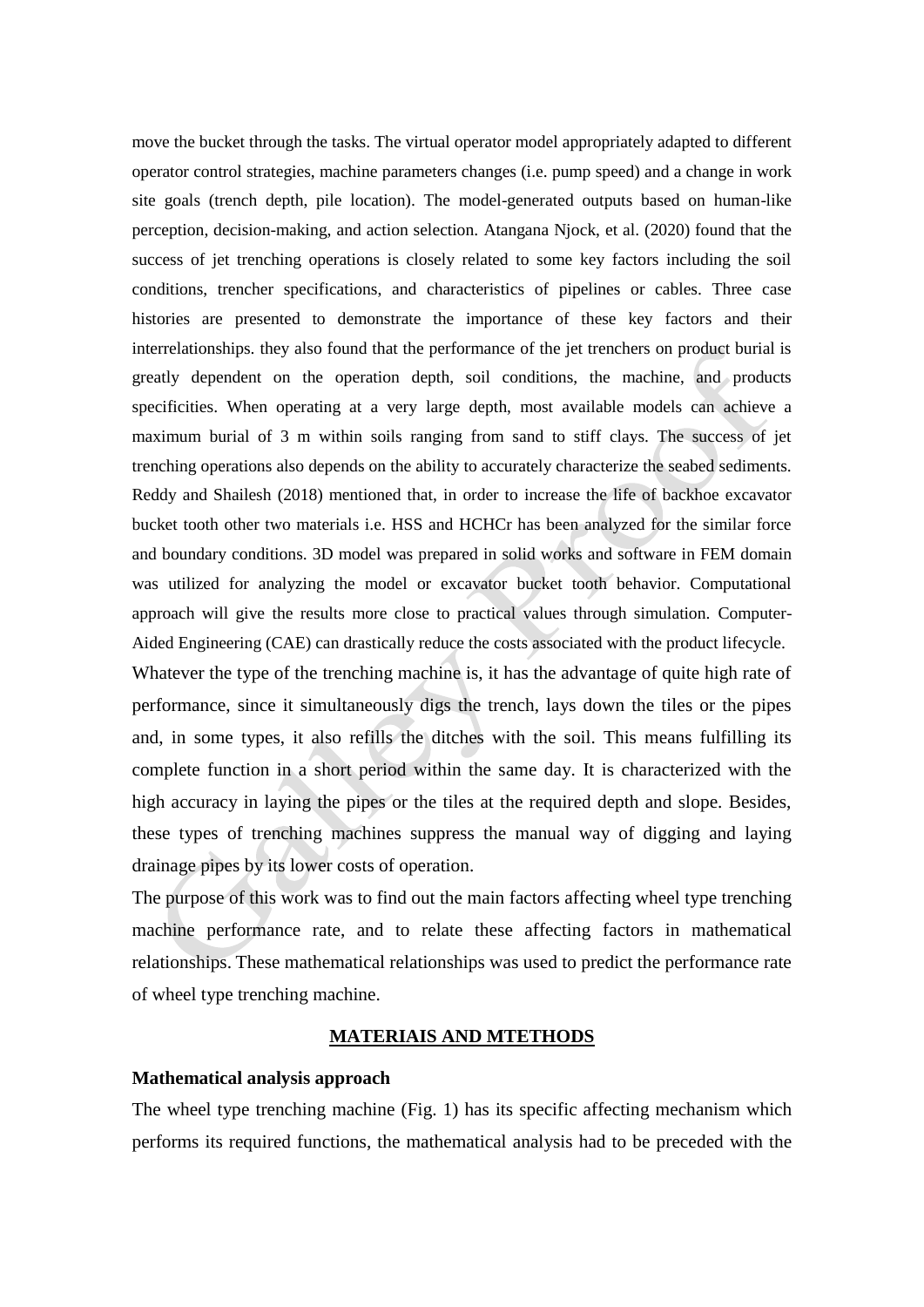two main steps which were; to state the theory, the construction the specifications and the dimensions of the applied mechanism for wheel type trenching machine and to state the expected affecting factors on the performance of the applied mechanism, the nature and the magnitude of their effects. The performance rate of the trenching machine depends, to a great extent, on the forward speed of the machine. This forward speed in return, is related to both the size of the power source of the trenching machine and the magnitude of the consumed power during the performance of the machine. Therefore, the mathematical analysis depended on expressing the magnitude of any required power of the trenching machine as a function of machine forward speed. By equating the size of the power source with the summation of the required powers during machine performance (equation 1), the magnetite of the maximum machine forward speed can be estimated, and hence, the rate of performance of the machine can be determined.

 $P_b = P_c + P_r + P_i + P_s + P_t + P_e \pm P_a + P_n$  (1) Where:

 $P_b$  = brake power of the engine of the machine, kW;

 $P_c$  = pulling power needed for cutting, kW;

 $P_r$  = pulling power to overcome rolling resistance, kW;

 $P_i$  = pulling power to overcome slope resistance, kW;

 $P_s$  = power lost in slop resistance, kW;

 $P_t$  = power 1 ost in transmission systems, kW;

 $P_e$  = power required to lift the cut soil, kW;

 $P_a$  = power required to overcome air resistance, kW;

 $P_n$  = power required to accelerate the machine to the operating speed due to its inertia, kW.

Both  $P_a$  and  $P_n$  could be neglected since the operating forward speeds of the trenching machine are very limited compared with any other moving truck. Therefore, equation (2) can be simplified as shown in the following equation (2).

 $P_b = P_c + P_r + P_i + P_s + P_t + P_e$ (2)

# **The theory, construction, and specifications of the mechanisms of wheel type trenching machine:**

The excavating unit of wheel type trenching machine, Fig. 2, consists of a rotating wheel equipped with buckets on its periphery. The cutting edge of the bucket may be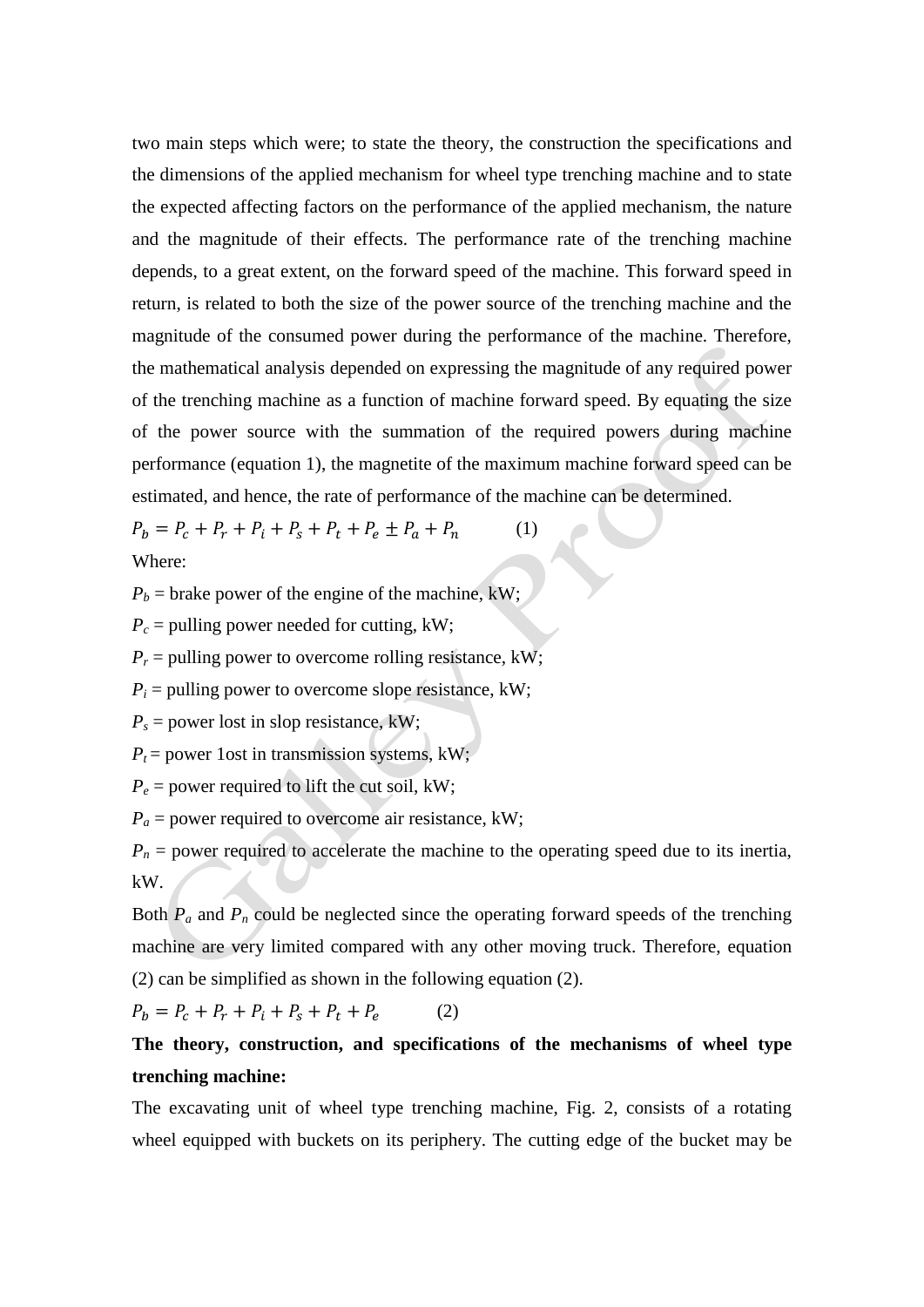equipped with some teeth. The radius of the buckets cutting edges circular pathway from the wheel center to bucket cutting edges is (*r*). The wheel rotates at (*n*) rps. The depth of the digged trench is (*d*). The performance theory of wheel type trenching machine is that, while the machine moves horizontally at a speed  $(V_m)$ , the wheel rotating speed (*n*) rps, and the cutting edges of the buckets move in curved paths almost following the ellipse equation (3). The cutting edges cut the soil in thin curved layers, and elevate it upwards. The direction and the speed of bucket cutting edge can be mathematically determined, with enough accuracy, using the ellipse equation.

To prove that, the pathway of the cutting edge of the bucket follows a curve close to that generated from the ellipse equation, Fig.3 shows the consecutive locations  $(X_i)$  and  $(Y_i)$ of bucket cutting edge. When bucket cutting edge just passes the vertical line through wheel center of rotation:

$$
X_o = 0 \t Y_0 = r
$$

At the consecutive different locations:

 $X_l = r \sin \mu + V_m$ , *t* ,  $Y_l = r \cos \mu$  $X_2 = r \sin 2 \mu + V_m$  2t,  $Y_2 = r \cos 2\mu$  $X_i = r \sin i\mu + V_m$ *it*,  $Y_i = r \cos i\mu$ 

When bucket cutting edge just passes the horizontal line through wheel center of rotation:

$$
X_{n^*}=r+V_m\times n^* t\quad ,\quad Y_{n^*}=0
$$

Where:

 $n =$  Wheel rotating speed, rps

*t. rev* = Time of one revolution,  $s^{-1} = 1/n$ 

- $n^*$  = Number of divisions within an angle =  $\pi/2 = 90^\circ$
- $\mu$  = The central angle of each division =  $\pi/2n^*$
- $t =$  Time needed for rotating an angle equal  $\mu$

$$
t = \frac{1}{n} \times \frac{\mu}{2\pi} = \frac{1}{n} \times \frac{\pi}{2n^* \times 2\pi} = \frac{1}{4n \times n^*}
$$
 sec  

$$
n^* t = \frac{1}{4n}
$$
 sec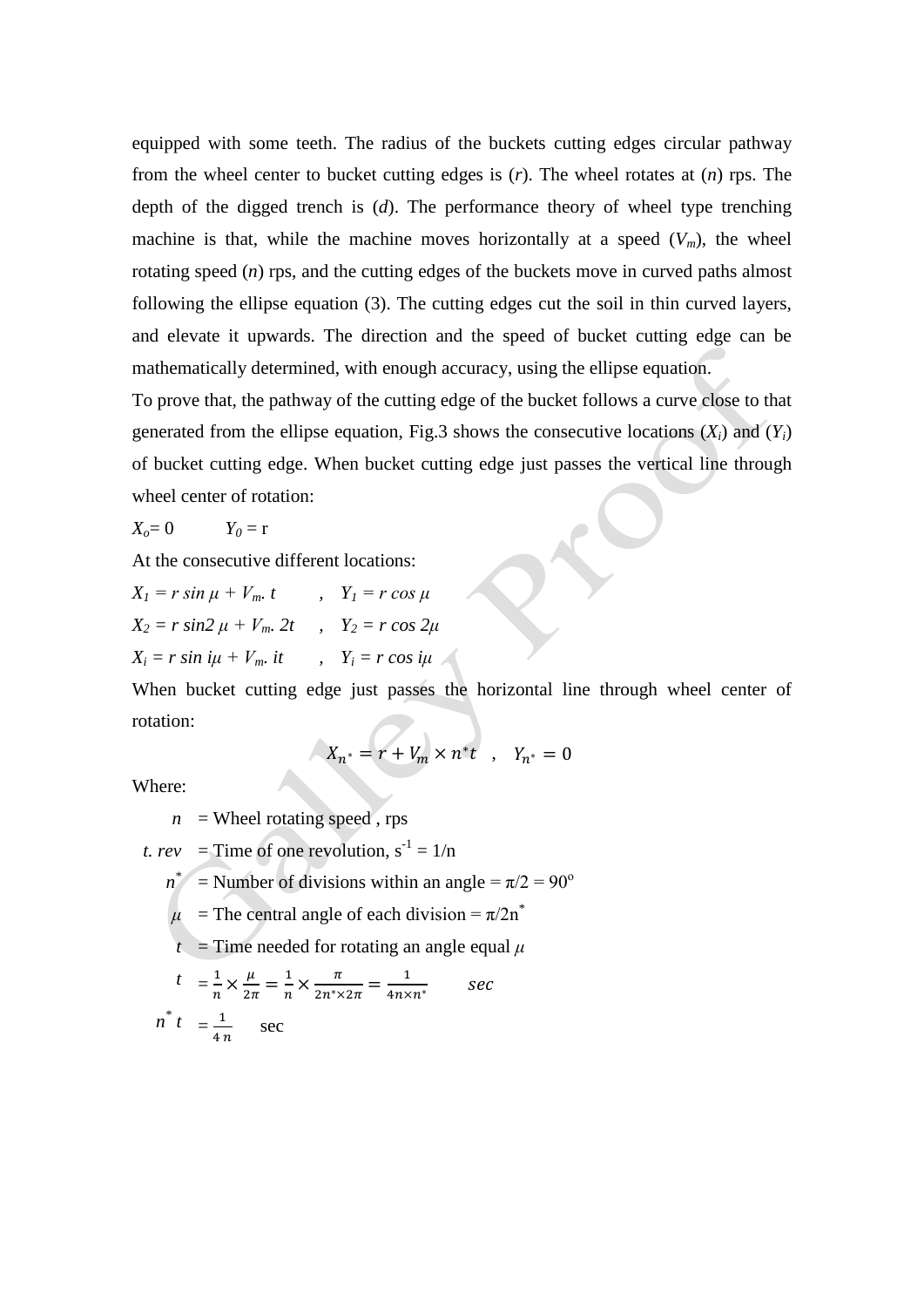

C) Cross conveyor for excavated earth D) Shoe to smooth trench bottom

A) Rotating wheel B) Digging buckets attached to wheel

- 
- 
- E) Tubing (tile) shute F) Corrugated drainage tubing





**Fig. 2.** The mechanism of wheel type trenching machine. **Fig. 3.** The pathway of the bucket cutting edge for wheel type trenching machine.

If the ellipse equation applies to this case, equation (3), the values of (a) and (b) can be

determined by substituting for

$$
\frac{X^2}{a^2} + \frac{Y^2}{b^2} = 1
$$
 (3)

*X* and *Y* for two cases, one when  $X = 0$  and the other time when  $Y = 0$ When  $X = 0$   $b = r$  (4) When  $Y = 0$   $a = r + V_m \cdot n^* t = r + V_m / 4n$  (5)

and the general equation will be:

$$
\frac{(r.\sin i\mu + V_m.it)^2}{(r+V_m.n^*.t)^2} + \frac{(r.\cos i\mu)^2}{r^2} = 1
$$
 (6)

To check this equation, the left side must be equal to 1 if the elliptic equation applies. The left side of equation (6) can be written as: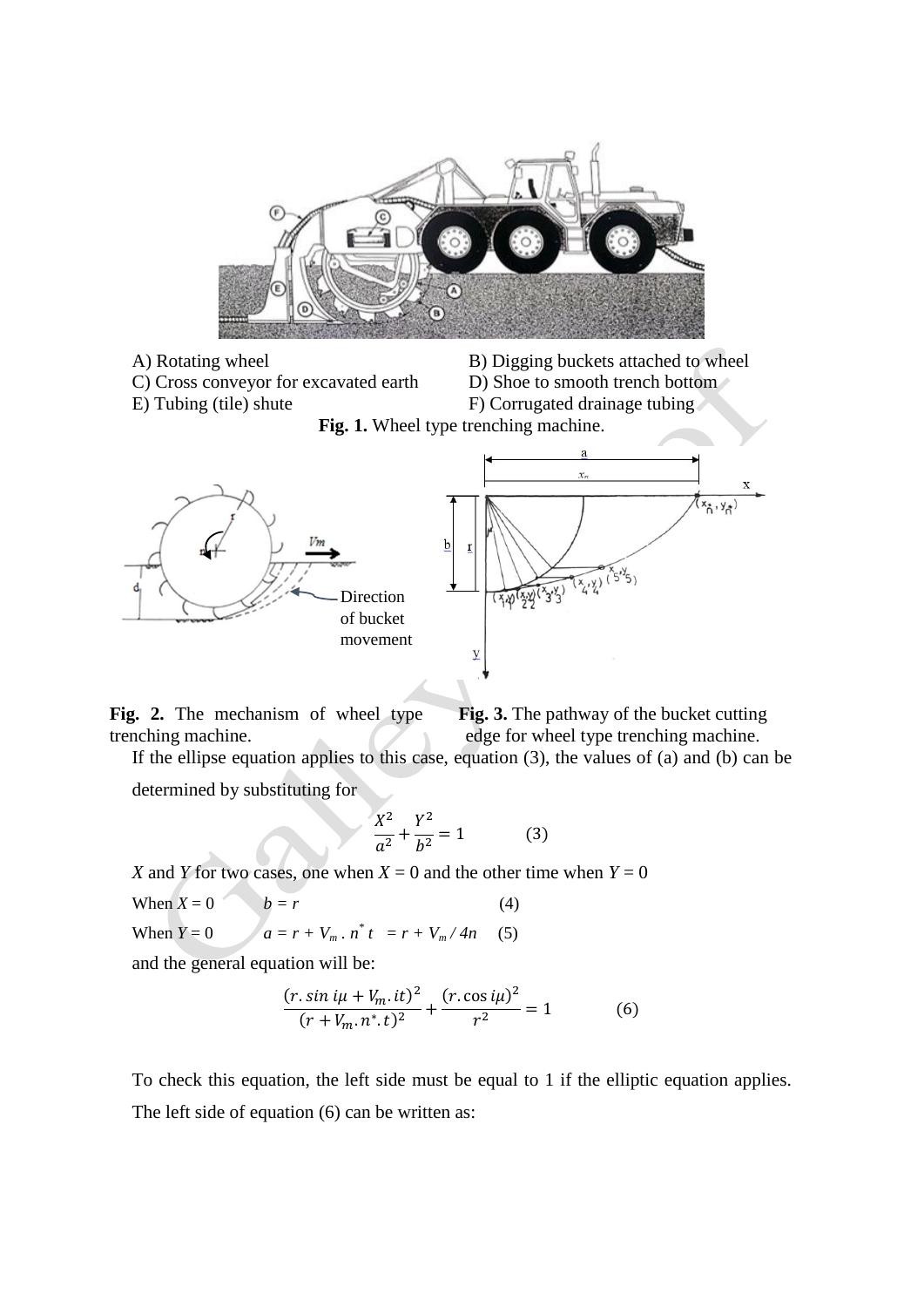$$
\frac{r^2 \sin^2 i\mu + V^2_{m} \cdot i^2 \cdot t^2 + 2r V_m \cdot i \cdot t \cdot \sin i\mu}{r^2 + V^2_{m} \cdot n^{*2} \cdot t^2 + 2r \cdot V_m \cdot n^{*} \cdot t} + \cos^2 i\mu
$$
\n
$$
= \frac{r^2 \cdot \sin^2 i\mu + V_m^2 \cdot i^2 \cdot t^2 + 2r \cdot V_m \cdot i \cdot t \cdot \sin i\mu + r^2 \cos^2 i\mu + V^2_{m} \cdot n^{*2} \cdot t^2 \cdot \cos^2 i\mu + 2r \cdot V_m \cdot n^{*} \cdot t \cdot \cos^2 i\mu}{r^2 + V^2_{m} \cdot n^{*2} \cdot t^2 + 2r \cdot V_m \cdot n^{*} \cdot t}
$$
\n
$$
= \frac{r^2 (\sin^2 i\mu + \cos^2 i\mu) + V^2_{m} \cdot n^{*2} \cdot t^2 \cdot \left[ \left(\frac{i}{n^{*}}\right)^2 + \cos^2 i\mu \right] + 2r V_m \cdot n^{*} \cdot t \cdot \left(\frac{i}{n^{*}} \sin i\mu + \cos^2 i\mu \right)}{r^2 + V^2_{m} \cdot n^{*2} \cdot t^2 + 2r \cdot V_m \cdot n^{*} \cdot t}
$$
\n
$$
= \frac{r^2 + V^2_{m} \cdot n^{*2} \cdot t^2 \cdot \left[ \left(\frac{i}{n^{*}}\right)^2 + \cos^2 i\mu \right] + 2r \cdot V_m \cdot n^{*} \cdot t \cdot \left(\frac{i}{n^{*}} \cdot \sin i\mu + \cos^2 i\mu \right)}{r^2 + V^2_{m} \cdot n^{*2} \cdot t^2 + 2r \cdot V_m \cdot n^{*} \cdot t} \tag{7}
$$

The values of the left side of equation (6) equal 1 when *i*=0 and the angle ( $i\mu$ ) = 0 or when  $i = n^*$  and  $i\mu = \pi/2$ , but it deviates in between. The deviation is very small and can be ignored since both the value of  $(V^2_m, n^*2, t^2)$  and  $(2r, V_m, n^* .t)$  are very small compared with the value of  $(r^2)$ . When reasonable values of the parameters in the left side of equation (6) was considered. The deviation was computed for different values of  $(i\mu)$  as shown in table (1).

**Table 1-** The deviation of the actual pathway of bucket cutting edge from the curve of the equation of ellipse.

| 1u                 | $\pi/1$ $\hat{ }$         | $\pi/6$ | $\pi/4$ | $\pi/3$                  | $\sqrt{ }$<br>$\pi/2.4$          | $\pi/2$ |
|--------------------|---------------------------|---------|---------|--------------------------|----------------------------------|---------|
| $\%$<br>Deviation, | $\Omega$ $27$<br>$-U.5$ , | $-1.4$  | -2.J    | Q <sub>2</sub><br>$-1.9$ | 1.69<br>$\overline{\phantom{0}}$ |         |

Thus, the computed deviations were less than -2.3 Percent.

#### **Factors affecting the performance of the trenching machine**

There are many factors affecting the performance rate of the trenching machine. These factors can be classified into two groups; **soil factors** which include; soil specific weight ( $\omega$ ), N.cm<sup>-3</sup>, soil unit draft (*U*), N.cm<sup>-2</sup>, traction coefficient, rolling resistance coefficient (*RR*), angle between inclined soil surface and the horizontal direction ( $\psi$ ), and friction coefficients between soil and soil and between soil and metal (*Fms*). **Machine factors** which include; machine weight  $(W_m)$ , N, machine brake power  $(P_b)$ , kW, machine forward speed  $(V_m)$ , m s<sup>-1</sup>, trench cutting width  $(W_t)$ , cm, vertical depth of the cut trench (*d)*, cm, slip percentage of the tractor device of the machine (*S*), machine transmission efficiency  $(\eta_t)$ , machine field efficiency  $(\eta_t)$ , wheel radius  $(r)$ , m, wheel rotating speed  $(n)$ , rps, and the number of buckets on the wheel  $(N_B)$ .

Some assumptions and simplifications were done in order to facilitate mathematical manipulation. These include Homogeneous and isotropic soil, with a constant unit draft. Constant velocities for any moving element, i.e., constant machine forward speed, and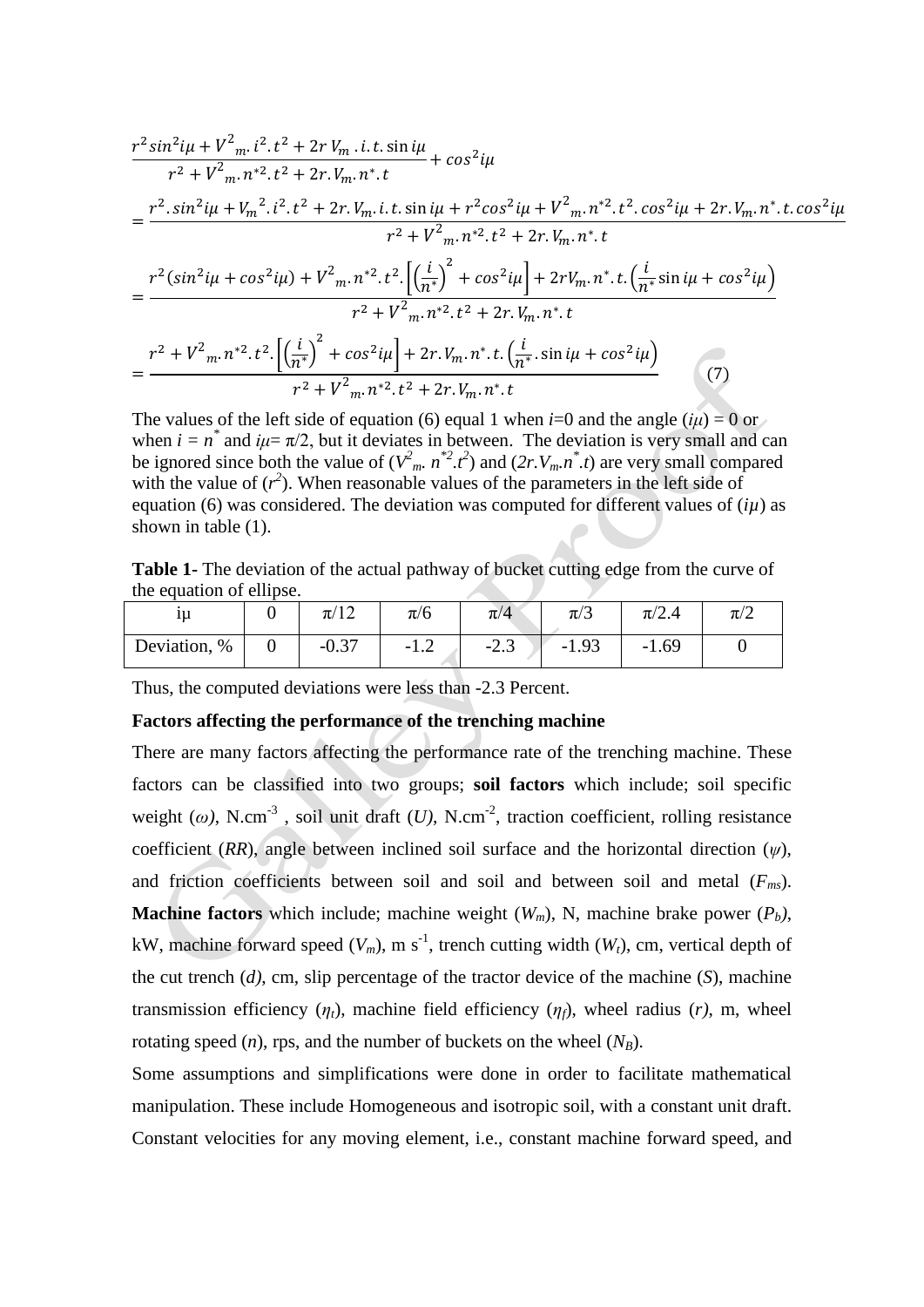constant rotating for the rotating wheel were assumed. The path of the cutting edge was considered elliptical in shape.

#### **Mathematical analysis steps**

The mathematical analysis for estimating the performance rate (*RP*) of the wheel type trenching machine is expected to be in the form of the equation (8):

$$
RP = 60 \times Vm \times \eta_t \tag{8}
$$

Where:

 $RP =$  the actual performance rate of the machine, m min<sup>-1</sup>;

 $V_m$  = the machine forward speed, m s<sup>-1</sup>;

 $\eta_f$  = the field efficiency.

To find out the value of  $V_m$ , the components of equation  $(2^*)$  were obtained as the following:

$$
P_c + P_r + P_i + P_s + P_t + P_e - P_b = 0 \tag{2*}
$$

#### a) **Determination of**  $P_c$

Referring to fig. 4, the pulling power needed for cutting depends on the cutting force  $(F_c)$  and the absolute speed of the bucket cutting edge  $(V_{bi})$ 

$$
P_c = 0.001 \left( \sum_{i=1}^{N} F_{ci} \cdot V_{bi} \right)
$$
  

$$
P_c = 0.001 K^* \cdot U \cdot W_t \cdot \sum_{i=1}^{N} V_{bi} \cdot \delta_i
$$

Referring to fig. (4),

$$
N = \frac{\alpha}{\lambda} = \frac{\cos^{-1}(1 - \frac{d}{100r})}{2\pi/N_B}
$$

Where  $V_{bi}$  is the absolute speed of bucket i;  $\delta_i$  is the cut layer thickness of bucket i;  $N_B$ is the number of buckets for the wheel and *N* is the number of bucket cutting the soil simultaneously.

$$
\delta_i = \frac{100 V_m}{n. N_B} . sin \beta_i \tag{9}
$$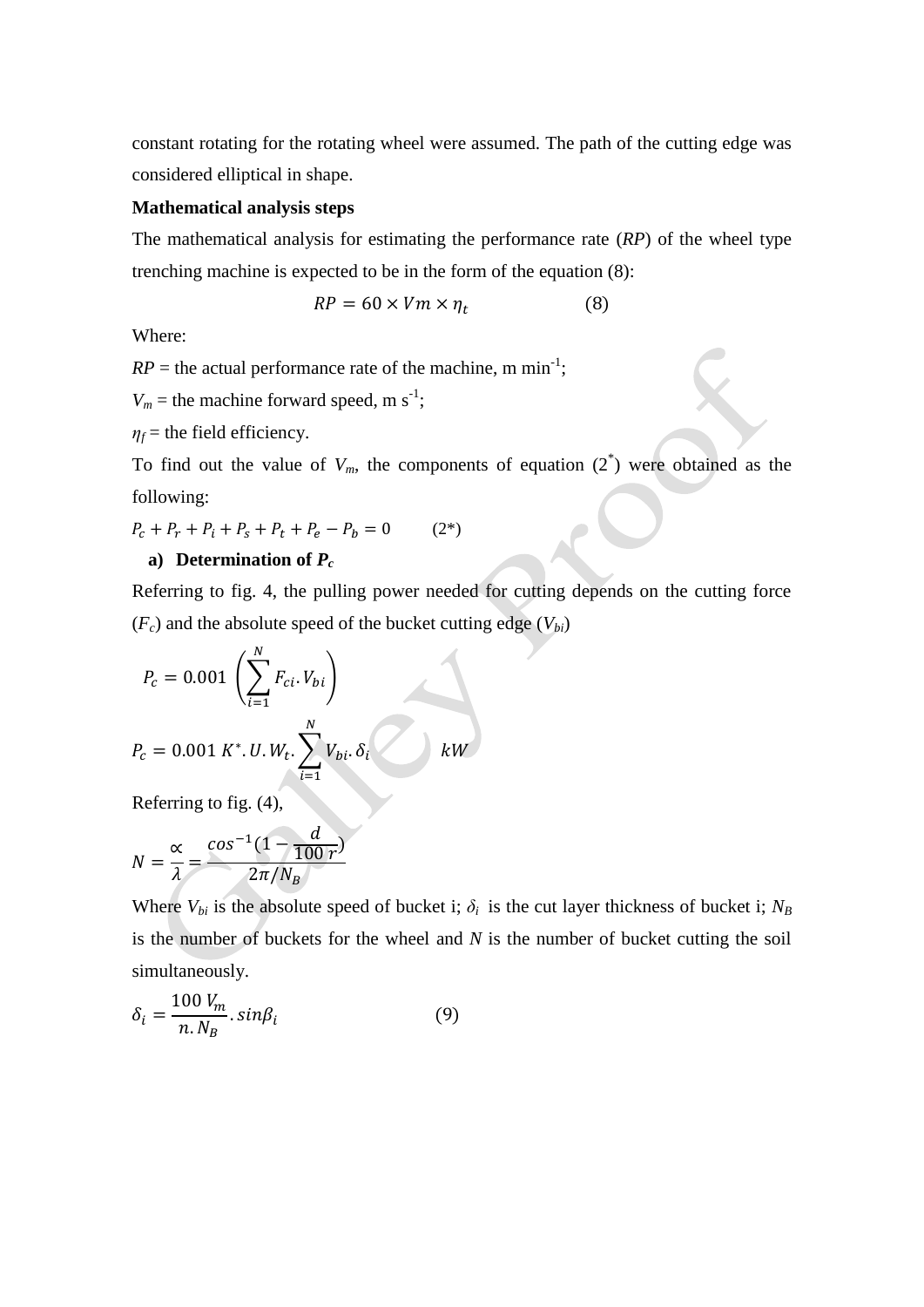

The difference in cut layed thickness on the pathway of bucket cutting edge.

**Fig. 4.** Determination the thickness of the cut layer for wheel type trenching machine.

The angle  $\beta_i$  is the angle between the horizontal direction and the tangent to the curve representing bucket (i) cutting edge pathway and it can be obtained from differentiating ellipse equation;

$$
\beta_i = \tan^{-1}\left[\frac{b}{a} \cdot \left(\frac{a^2}{x_i^2} - 1\right)^{-1/2}\right]
$$

Where:

$$
b = r, \ a = r + (V_m/4n), (x_i)^2 = a^2 [1 - (y^2/b^2), \text{ and } y_i = r \text{.} \cos [a - (i - 1) \cdot a]
$$

$$
\beta_i = \tan^{-1} \left[ \left( \frac{1}{1 + (V_m/4 \ r.n)} \right) \cdot \tan(\alpha - (i - 1) \cdot \lambda) \right]
$$

$$
\beta_{max} = \tan^{-1} \left[ \left( \frac{1}{1 + (V_m/4 \ r.n)} \right) \cdot \tan \alpha \right] \qquad (10)
$$

Using reasonable values for the parameters for the determination of  $\sum_{i=1}^{N} \delta_i$  showed that its value = 2.31  $\delta_{max}$  with only a deviation of  $\pm 1.5$  %. Also, instead of using  $V_{bi}$ , it was found that using the average speed  $V_b$  did not give any serious error.

From the ellipse equation,

$$
\overline{V}_b = \pi \cdot n \cdot (2r + (V_m/4n)) \tag{11}
$$

So,

$$
P_c = 0.001 \times \frac{231\pi.K^* . U.W_t.V_m}{N_B} . [2r + (V_m/4n)]. sin\beta_{max}
$$
 (12)

### **b**) **Determination of**  $P_r$

 $P_r = 0.001 F_r$ .  $V_m$ , (Ranjbarian et al., 2017)

The resistance force  $(F_r)$  due to rolling resistance depends on machine weight  $(W_m)$ , the weight of cut soil  $(W_s)$ , the rolling resistance coefficient  $(RR)$ , the vertical component of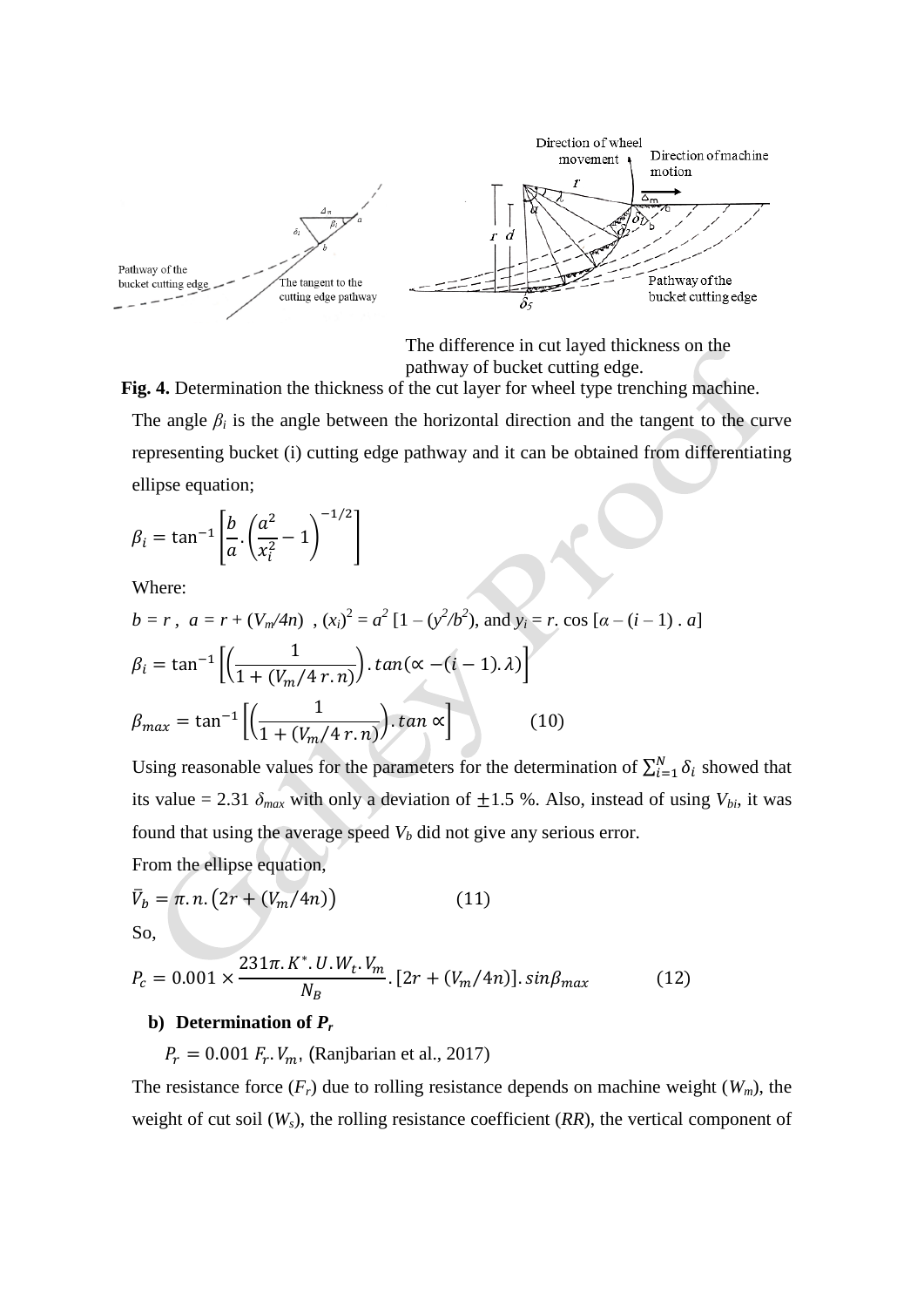the cutting force  $(F_{cv})$ , and the angle  $\psi$  between inclined soil surface and the horizontal direction.

 $P_r = 0.001 V_m$ . RR.  $(W_m + W_s + F_{cv})$ . cos $\psi$ 

Referring to Figs (5) and (6), the complete volume of cut of one bucket  $b<sub>v</sub>$ 

$$
b_v = \frac{100 \, d. \, W_t. \, V_m}{n. \, N_B}
$$

While the incomplete volumes of cut of the other buckets could be considered proportional as the areas of the triangles with the same base Δ*m* and decreasing heights *L<sup>i</sup>* with,

$$
\sum_{i=1}^{N} L_i = \sum_{i=1}^{N} L_i \left( \frac{N - (i-1)}{N} \right)
$$

Also, the weight of soil would include the cut soil in other buckets to the top of the rotating wheel.so, the total volume of cut soil  $b_{VT}$  could be

$$
b_{VT} = \frac{W_t \cdot \Delta m \cdot L_i}{2} \cdot \left[ \frac{1}{N} (N + (N - 1) + (N - 2) + \dots + 1) + \left( \frac{N_B}{2} - N \right) \right]
$$
  
\n
$$
b_{VT} = \frac{W_t \cdot \Delta m \cdot L_i}{2 \times 2} \cdot (1 + N_B - N)
$$
  
\n
$$
W_s = \frac{100 \, d \cdot W_t \cdot V_m \cdot \omega}{2 \cdot n \cdot N_B} \cdot (1 + N_B - N)
$$

Referring to fig. 7, the vertical component  $F_{cv}$  of the cutting force  $F_{ci}$  would be  $F_{ci}$  .*sinß*. So, the summation of the vertical component of the cutting force would be:

$$
F_{cv} = \frac{100 K^* . U . W_t . V_m}{n . N_B} . \sum_{i=1}^{N} sin \beta_i . sin \beta_i
$$

Using reasonable values for the parameters for the determination of  $\sum_{i=1}^{N} \sin^2 \beta_i$  should that its value =  $1.77 \sin^2 \beta_{max}$  with only a deviation of  $\pm 1.25$  %. So,

$$
P_r = 0.001 \, RR. \, V_m. \, \cos \psi. \left( W_m + \frac{100 \, d. \, W_t. \, V_m. \, \omega}{2. \, n. \, N_B} \cdot (1 + N_B - N) + \frac{177 \, K^*. \, U. \, W_t. \, V_m}{n. \, N_B} . \, \sin^2 \beta_{max} \right) \tag{13}
$$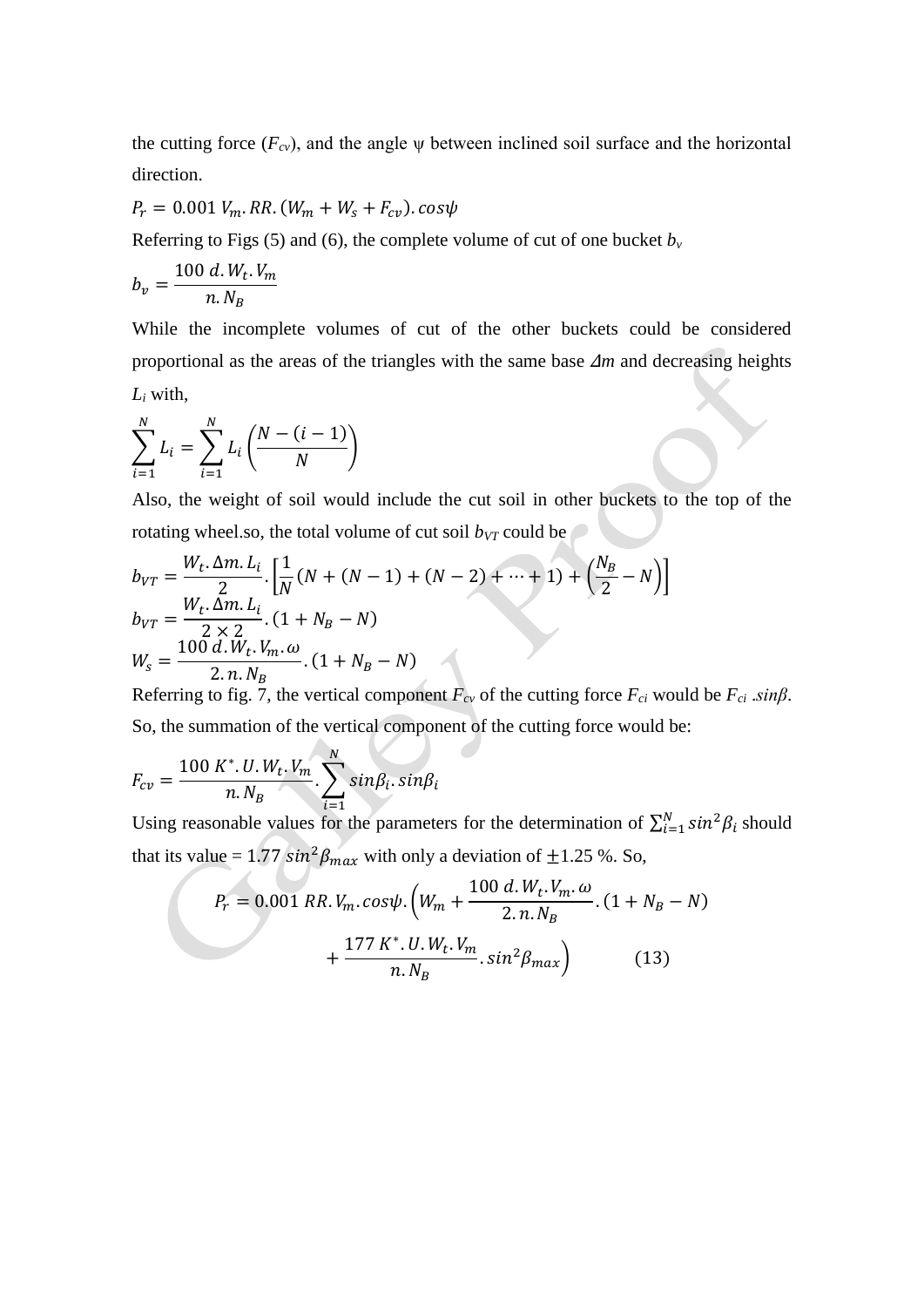



**Fig. 5.** Determination the area (A) between **Fig. 6.** The determination of the volume of the pathway curves of two consecutive the cut elevated soil. bucket cutting edges.



**Fig. 7.** Cutting force (*F<sub>ci</sub>*), vertical component of cutting force *F<sub>cv</sub>* and angle β between the horizontal direction and the tangent to the curve representing bucket "i" cutting edge pathway.

## **c) Determination of** *Pi*

The pulling power to overcome slope resistance (*Pi*) depends on the weight of the machine ( $W_m$ ), the weight of cut elevated soil ( $M_s$ ), the machine forward speed ( $V_m$ ), and the angle  $(\psi)$  between the inclined soil surface and the horizontal direction.

$$
P_i = 0.001 V_m \cdot \sin \psi \cdot [W_m + W_s]
$$
  

$$
P_i = 0.001 V_m \cdot \sin \psi \cdot \left[W_m + \frac{100 d \cdot W_t \cdot V_m \cdot \omega}{2 \cdot n \cdot N_B} \cdot (1 + N_B - N)\right]
$$
(14)

#### **d**) **Determination of**  $P_s$

 $P_s = 0.001(F_c + F_r) \cdot \left(\frac{S}{1000}\right)$  $\left(\frac{3}{100-S}\right)$ .  $V_m$  (Ranjbarian et al., 2017)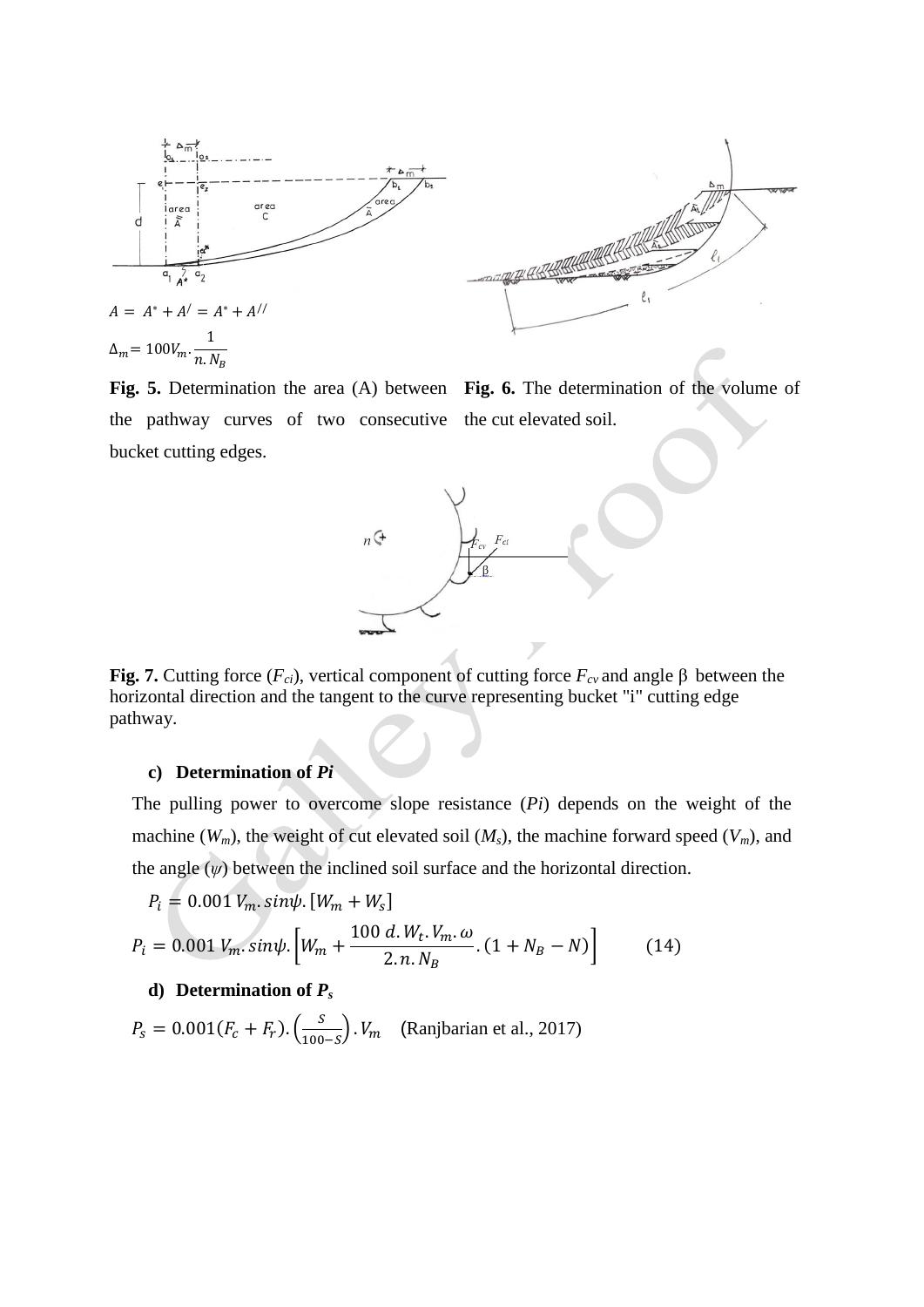$$
P_{s} = 0.001 \left\{ \frac{231K^{*}. U.W_{t}. V_{m}}{n.N_{B}} . sin\beta_{max} + RR. cos\psi \cdot \left[ W_{m} + \frac{100 d. W_{t}. V_{m}. \omega}{2.n.N_{B}} . (1 + N_{B} - N) + \frac{177 K^{*}. U.W_{t}. V_{m}}{n.N_{B}} . sin^{2} \beta_{max} \right] \right\} . \left( \frac{S}{100 - S} \right) . V_{m}
$$
 (15)

## **e) Determination of** *P<sup>t</sup>*

 $(16)$  $P_t = P_b (1 - \eta_t)$ 

# **f**) **Determination of**  $P_e$

Referring to Fig. (8), the power  $P_e$  required to lift the cut soil would be:

$$
P_e = 0.001 \frac{W_r}{t_{rev}} = 0.001 \times \frac{10^2 \cdot \omega \cdot b_{v1} \cdot N_B \cdot (2r - \frac{2d}{300})}{t_{rev}}
$$
  
\n
$$
P_e = 0.1 \times \omega \cdot W_t \cdot d \cdot V_m \cdot (2r - \frac{2d}{300}) \qquad (17)
$$
  
\nReferring to equations (2\*), (12), (13), (14), (15), (16) and (17);  
\n
$$
V^2_m [10^4 RR \cdot cos\psi \cdot \omega \cdot W_t \cdot d \cdot (1 + N_B - N) + (3.54 \times 10^4 RR \cdot cos\psi \cdot K^* \cdot U \cdot W_t \cdot sin^2\beta_{max})
$$
\n
$$
+ (462 K^* \cdot U \cdot W_t \cdot (25\pi + S(1 - \pi/4)) \cdot sin \beta_{max})
$$
\n
$$
+ (10^2 \times \omega \cdot W_t \cdot d \cdot (1 + N_B - N) \cdot sin\psi)]
$$
\n
$$
+ V_m \left[ 200n \cdot N_B \cdot RR \cdot cos\psi \cdot W_t + (2n \cdot N_B \cdot W_m \cdot (100 - S) \cdot sin\psi) + (924\pi \cdot K^* \cdot U \cdot W_t \cdot r \cdot n \cdot (100 - S) \cdot sin \beta_{max})
$$
\n
$$
+ \left( 2 \times 10^2 n \cdot N_B \cdot (100 - S) \cdot \omega \cdot W_t \cdot d \cdot (2r - \frac{2d}{300}) \right) \right]
$$
\n
$$
- (2000P_b \cdot \eta_t \cdot N_B \cdot (100 - S)) = 0 \qquad (18)
$$
\n
$$
V^2_m + \frac{G}{Q} \cdot V_m - \frac{J}{Q} = 0 \qquad (19)
$$

Where:

$$
Q = Q_1 + Q_2 + Q_3 \tag{19a}
$$

$$
G = G_1 + G_2 + G_3 \tag{19b}
$$

$$
G_1 = n. N_B. W_m. (100RR. cos\psi - (100 - S). sin\psi)
$$
 (19c)

$$
G_2 = 924\pi. K^* . U. W_t . r. n. (100 - S). \sin \beta_{max}
$$
 (18d)

$$
G_3 = 2 \times 10^2 n. N_B. (100 - S). \omega. W_t. d. (2r - \frac{2d}{300}) \tag{19e}
$$

$$
Q_1 = 10^2 \times \omega. W_t \, d. (1 + N_B - N). [100RR \cos\psi + \sin\psi] \tag{19f}
$$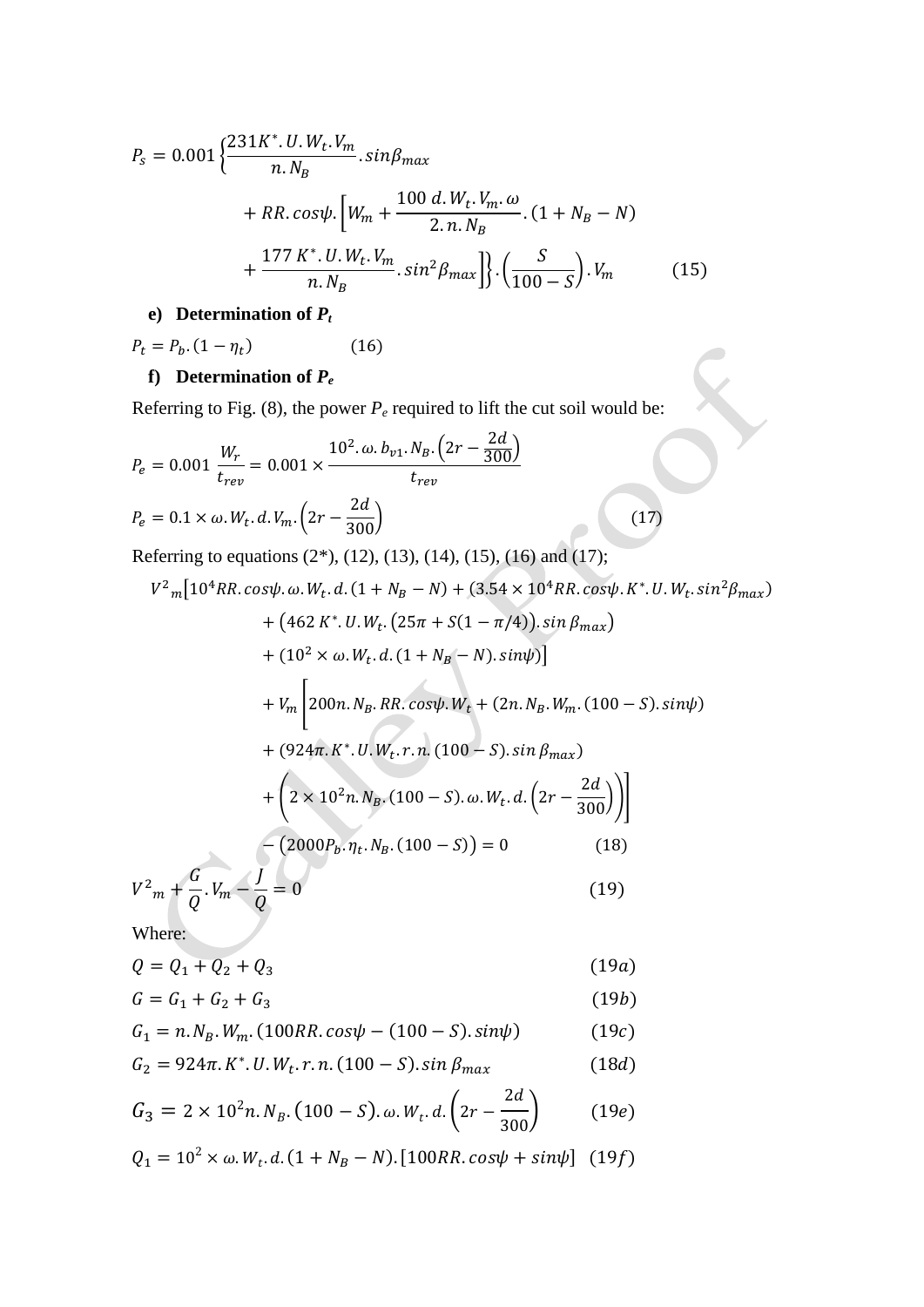$$
Q_2 = 462 K^* . U. W_t. (25\pi + S(1 - \pi/4)) . sin \beta_{max}
$$
 (19*g*)

 $Q_3 = 3.54 \times 10^4 RR$ . cos $\psi$ . K<sup>\*</sup>. U. W<sub>t</sub>.  $(19h)$ 

$$
J = 2000P_b \cdot \eta_t \cdot N_B \cdot (100 - S) \tag{19i}
$$

Applying the rule:

$$
V_m = -\frac{b}{2} \pm \sqrt{\left(\frac{b}{2}\right)^2 - \frac{c}{a}}
$$
 (20)  

$$
\frac{b}{2} = \frac{c}{2Q}
$$
 (20a) and 
$$
C = \frac{1}{Q}
$$
 (20b)

Equation (20) can be solved for  $V_m$  by trial and error method, by giving a reasonable initial values for *V<sup>m</sup>* to solve equations (20a) and (20b). Using reasonable values for the parameters of equation (20) and using different values of  $K^*$  ranged from 1 to 15, resulted in  $V_m$  value ranging from 1.38 to 0.17 m sec<sup>-1</sup>.



**Fig. 8.** The elevation distance of the cut soil in wheel type trenching machine.

The actual performance rate (*RP*) could be obtained from equation (8) using field efficiency  $\eta_t = \eta_s$ *.*  $\eta_w$ *.*  $\eta_{ti}$ *,* where  $\eta_s$  is the efficiency of utilizing the geared speed,  $\eta_w$  is the efficiency of utilizing the proposed width of the machine, and  $\eta_{ti}$  is the efficiency of utilizing the time. However, due to the very low speed of the machine and the actual  $\&$ theoretical machine width during operation was equals, both  $\eta_s$  and  $\eta_w$  could be considered equal to 1.0.

#### **Field experimental work**

The experimental work was carried out through a period of almost one year. The area was in Dakahlia Governorate, meet Ghmr center, Shalaby wa el-Serw village (intersection of latitude 30.7167 and longitude 31.2525), in which the wheel type trenching machine was tested. The specifications of the machine is shown in table (2). Trench depths of 60 and 90 cm were tested.

**Table 2-** Technical specifications of the wheel type trenching machine.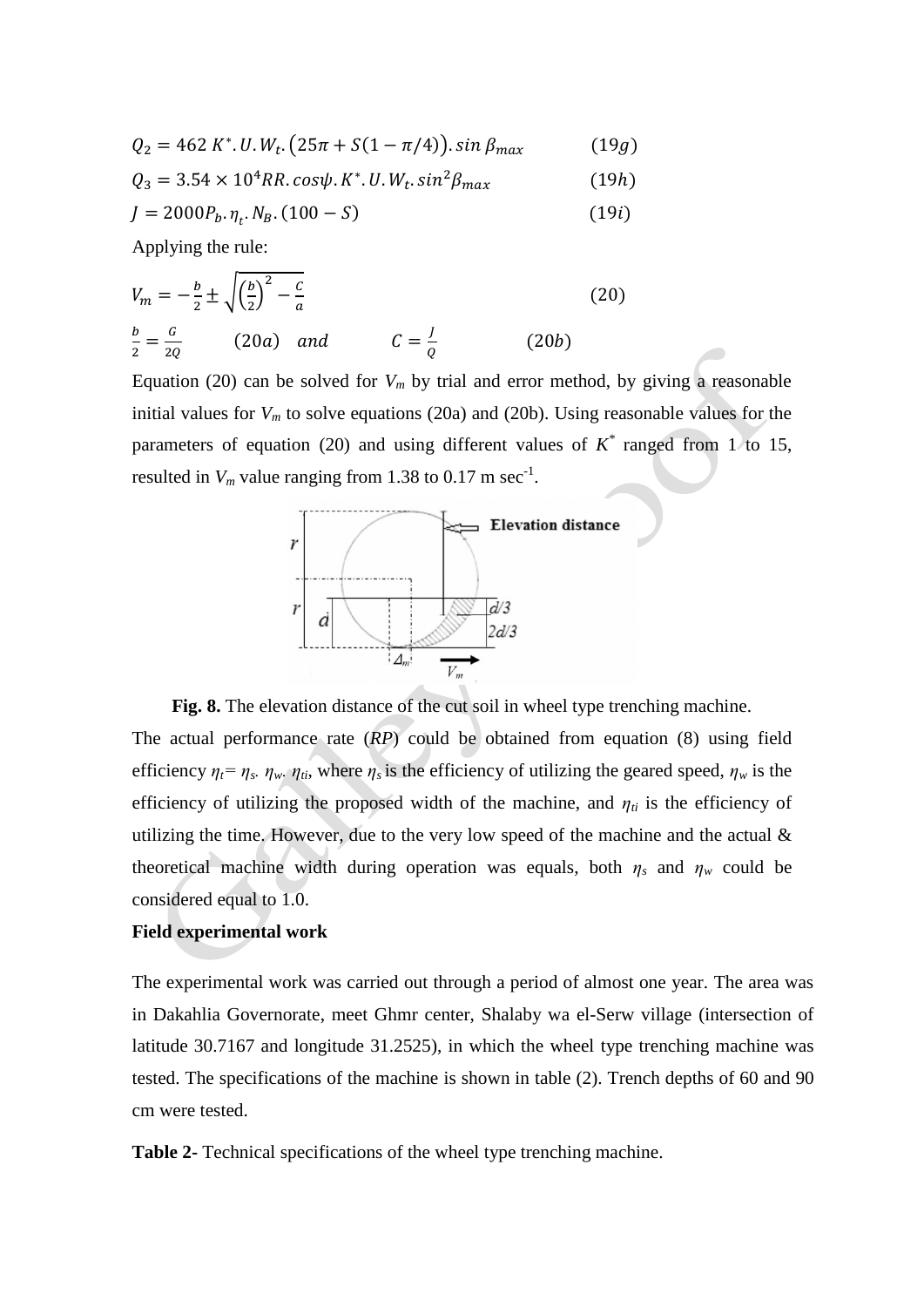| Engine                  | Daimler Benz (Mercedes) Diesel   |  |  |  |
|-------------------------|----------------------------------|--|--|--|
| Power                   | 130 kW (178 HP) at 1750 rpm      |  |  |  |
| Tank capacity           | Fuel 306 lit., Oil 120 lit.      |  |  |  |
| Electricity             | 24 Vl                            |  |  |  |
| Transport speed         | $0 - 5.0$ km $h^{-1}$            |  |  |  |
| Ground pressure         | approx. $3.1$ N cm <sup>-2</sup> |  |  |  |
| Transmission efficiency | 90 %                             |  |  |  |
| Digging unit            |                                  |  |  |  |
| Rotating wheel speed    | $1st$ speed: 8 rpm.              |  |  |  |
|                         | $2nd$ speed: 19 rpm.             |  |  |  |
|                         | $3rd$ speed: 26 rpm.             |  |  |  |
|                         | $4th$ speed: 34 rpm.             |  |  |  |
|                         | $5th$ speed: 45 rpm.             |  |  |  |
|                         | Reverse: 6 rpm.                  |  |  |  |
| Wheel diameter          | 2400 mm.                         |  |  |  |
| Buckets number          | 16                               |  |  |  |
| Max. trench depth       | 1100 mm.                         |  |  |  |
| Trench width            | 350 - 560 mm.                    |  |  |  |
| <b>Transport data</b>   |                                  |  |  |  |
| length                  | 8750 mm                          |  |  |  |
| Width                   | 8000 mm                          |  |  |  |
| Height                  | 2720 mm                          |  |  |  |
| Weight                  | 11.562 tons                      |  |  |  |
|                         |                                  |  |  |  |

# **RESULTS AND DISCUSSION**

The average rolling resistance coefficient of the experimental field was taken as 4.0 percent, since it was found ranging between 3.0 and 5.0 percent (Jia and Jia, 2018). The average specific weight of the soil ( $\omega$ ) was found to be 0.011 N cm<sup>-3</sup> (Jia and Jia, 2018). In addition, the average draft was taken as 10 N  $cm^{-2}$  (Jia and Jia, 2018). The average values of field measurements were as shown in Table (3).

**Table 3-** Average values of field measurements.

| <b>Field measurements</b>            | Ave. | SD.  | Ave. | <b>SD</b> |
|--------------------------------------|------|------|------|-----------|
| Trench depth, cm                     | 60.4 | 3.1  | 90.5 | 3.8       |
| Trench width, cm                     | 35.1 | 1.15 | 35.1 | 1.15      |
| Slip percentage, %                   | 5    |      |      |           |
| Machine forward speed, $m s^{-1}$    | 0.33 | 0.02 | 0.28 | 0.11      |
| Wheel rotating speed, rps            | 0.43 |      | 0.32 |           |
| $K^*$ ; A dimensionless coefficient  | 12   |      | 12   |           |
| Angle between inclined soil surface  |      |      |      |           |
| and the horizontal direction, degree |      |      |      |           |

Actual performance rate  $(RP)$  and field efficiency  $(\eta_t)$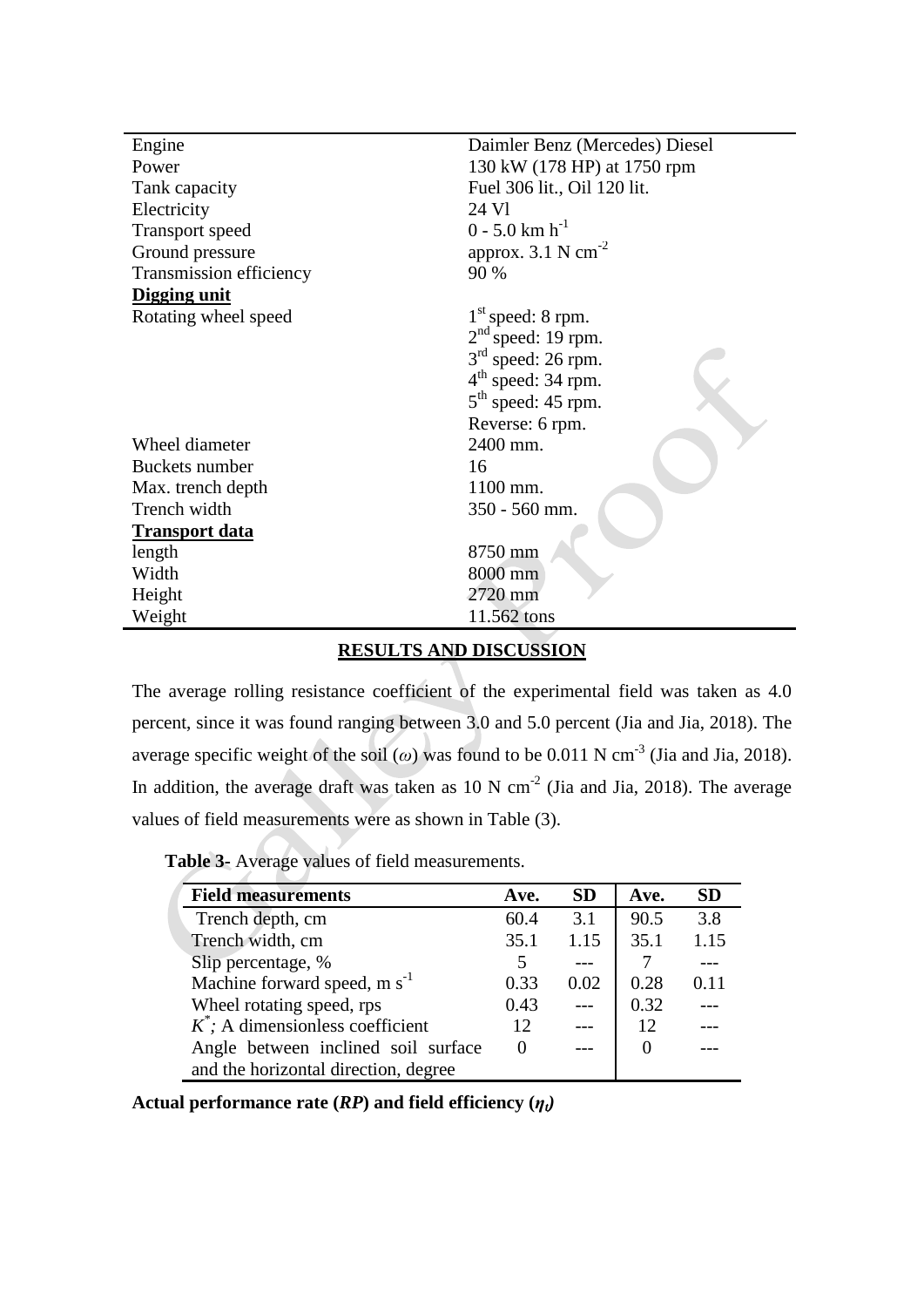Table (4) show the breakdown items of the daily machine time, as practically measured in the field. They also show the average of the actual performance rate of the machine and its efficiency.

| muenne and no average performance rate and freid efficiency. |                                   |      |                              |      |  |  |  |
|--------------------------------------------------------------|-----------------------------------|------|------------------------------|------|--|--|--|
|                                                              | Average<br>spent<br>time, min day |      | $SD$ , min day <sup>-1</sup> |      |  |  |  |
| Activities                                                   | Trench depth, cm                  |      | Trench depth, cm             |      |  |  |  |
|                                                              | 60.4                              | 90.5 | 60.4                         | 90.5 |  |  |  |
| Net excavating and pipe laydown                              | 213                               | 180  | 4.23                         | 5.31 |  |  |  |
| Turning and travelling to start digging another              | 63                                | 71   | 2.18                         | 2.79 |  |  |  |
| trench                                                       |                                   |      |                              |      |  |  |  |
| Setup time for reaching the depth                            | 21                                | 33   | 1.94                         | 2.15 |  |  |  |
| Rest periods                                                 | 60                                | 60   | 2.14                         | 2.19 |  |  |  |
| Field quick maintenances                                     | 24                                | 27   | 1.14                         | 2.20 |  |  |  |
| Refill of water and oil tank                                 | 23                                | 30   | 2.23                         | 1.97 |  |  |  |
| Other lost time                                              | 21                                | 18   | 2.19                         | 3.19 |  |  |  |
| Average total time, min day <sup>-1</sup>                    | 425                               | 419  | 1.49                         | 5.01 |  |  |  |
| **Total installed length, m day <sup>-1</sup>                | 3760                              | 2677 | 3.15                         | 4.22 |  |  |  |
| Actual performance rate, m min <sup>-1</sup>                 | 8.85                              | 6.39 | 2.19                         | 1.23 |  |  |  |
| ***<br>Field efficiency, %                                   | 50.1                              | 43.0 | 2.16                         | 1.18 |  |  |  |

**Table 4-** Breakdown items of the daily machine item for the used wheel type trenching machine and its average performance rate and field efficiency.

### **Theoretical deterioration of the wheel type trenching machine performance rate**

To theoretically predict the performance rate of the wheel type trenching machine, equations (8), (20), (20a), and (20b) were used. The specifications of the applied wheel type trenching machine is shown in tales (2). In addition, the field-measured data are shown in table (3). Using the above mentioned data into equation (20a) for the value of *b/2* and into equation (20b) for the value of *C* gave the following equations:

## **1. For 60.4 cm depth**

$$
\frac{b}{2} = \frac{1}{2} \times \frac{13873002.47 + 599354145.38 \sin\beta_{max}}{111938.11 + 154922100.1 \sin\beta_{max} + 5964192 \sin^2\beta_{max}}
$$

$$
C = \frac{172060200}{111938.11 + 154922100.1 \sin\beta_{max} + 5964192 \sin^2\beta_{max}}
$$
Where.

Where:

 $\beta$  $\mathbf{1}$  $1 + \frac{V_1}{20}$  $\overline{2}$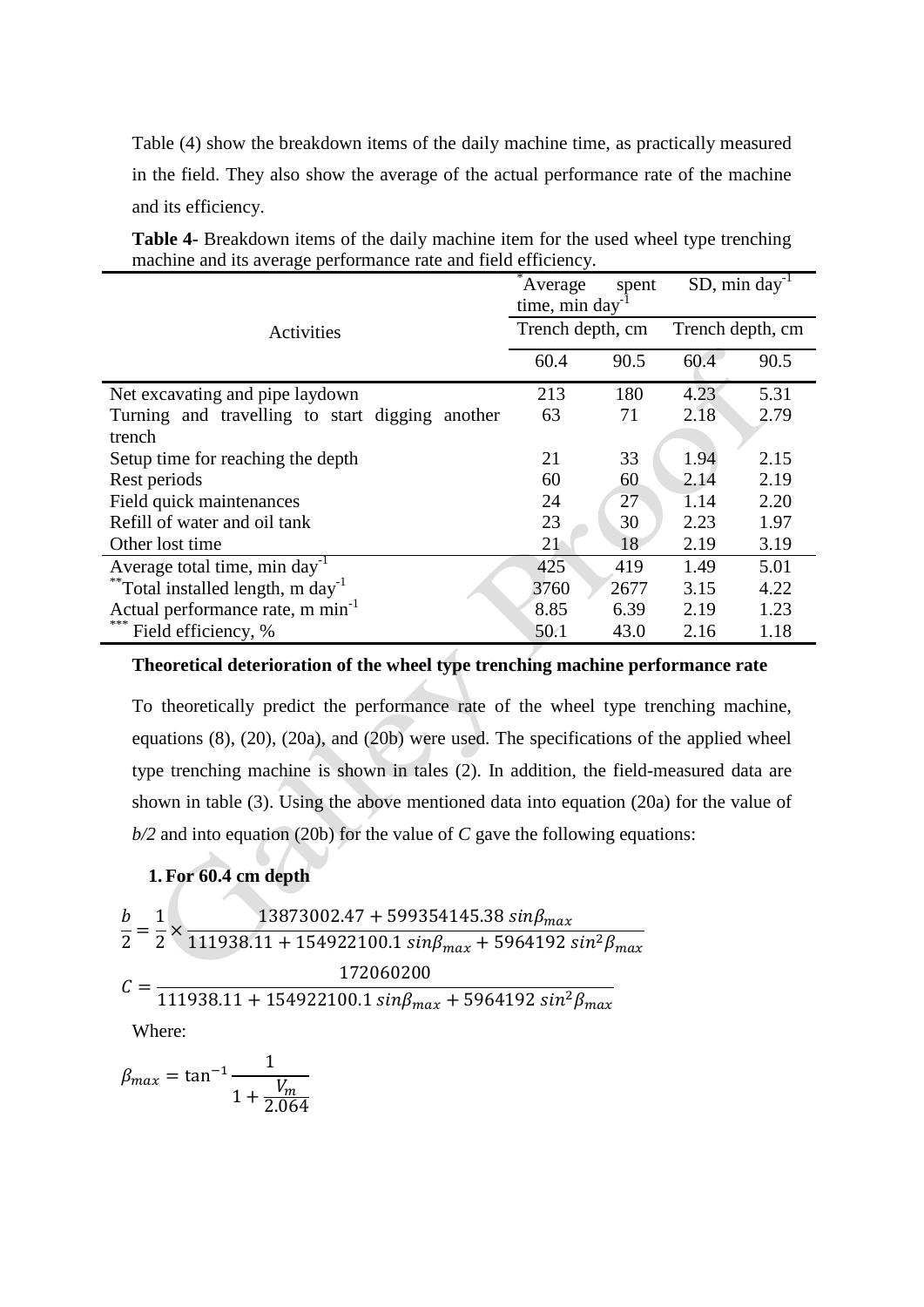Solving equation (20) by trial and error method, gave the computed values of  $(V_m)$ , Table (5). Applying the computed value of  $(V_m)$  into equation (8), gave the predicted value of the performance rate of the wheel type trenching machine:

 $RP = 60 \times 0.309 \times 0.501 = 9.29 \text{ m min}^{-1}$ .

This predicted value was very close to the experimentally determined value of the performance rate for the  $60.4$  cm trench depth, which was found to be 8.85 m min<sup>-1</sup>, Table (5) and Fig. (9). The deviation of the theoretically cornuted value from the field determined value for the performance rate was only about 5.0 percent.

### **2. For 90.5 cm depth**

$$
\frac{b}{2} = \frac{1}{2} \times \frac{1195399.9 + 436640065.7 \sin\beta_{max}}{223629.12 + 155757306.5 \sin\beta_{max} + 5964192 \sin^2\beta_{max}}
$$

$$
C = \frac{125349120}{223629.12 + 155757306.5 \sin\beta_{max} + 5964192 \sin^2\beta_{max}}
$$

Where:

$$
\beta_{max} = \tan^{-1} \frac{3.9288}{1 + \frac{V_m}{1.536}}
$$

Solving equation (20) by trial and error method, gave the computed values of  $(V_m)$ , Table (5). Applying the computed value of  $(V_m)$  into equation (8), gave the predicted value of the performance rate of the wheel type trenching machine:

 $RP = 60 \times 0.265 \times 0.43 = 6.84 \text{ m min}^{-1}$ 

This computed value was very close to the experimentally determined value of the performance rate for the  $90.5$  cm trench depth, which was found to be 6.39 m min<sup>-1</sup>, Table (5) and Fig. (9). The deviation of the theoretically computed value from the field determined value for the performance rate was only about +7.0 percent.

**Table 5-** The initially proposed and the computed values in the interaction process for the determination of the forward speed of the wheel type trenching machine at 60.4 cm and 90.5 cm depths. (Using trial and error method)

| 60.4 cm trench depth | $V_m$ proposed value, m s <sup>-1</sup> |                         | (1.4) | 0.309 |
|----------------------|-----------------------------------------|-------------------------|-------|-------|
|                      | $V_m$ computed value, m s <sup>-1</sup> | 0.429 0.336 0.310       |       | 0.309 |
| 90.5 cm trench depth | $V_m$ proposed value, m s <sup>-1</sup> |                         | 0.4   | 0.265 |
|                      | $V_m$ computed value, m s <sup>-1</sup> | $0.312$ $0.276$ $0.267$ |       | 0.265 |

The findings of the used wheel type trenching machine show the degree of accuracy of the mathematically derived equations. These derived equations can be used with enough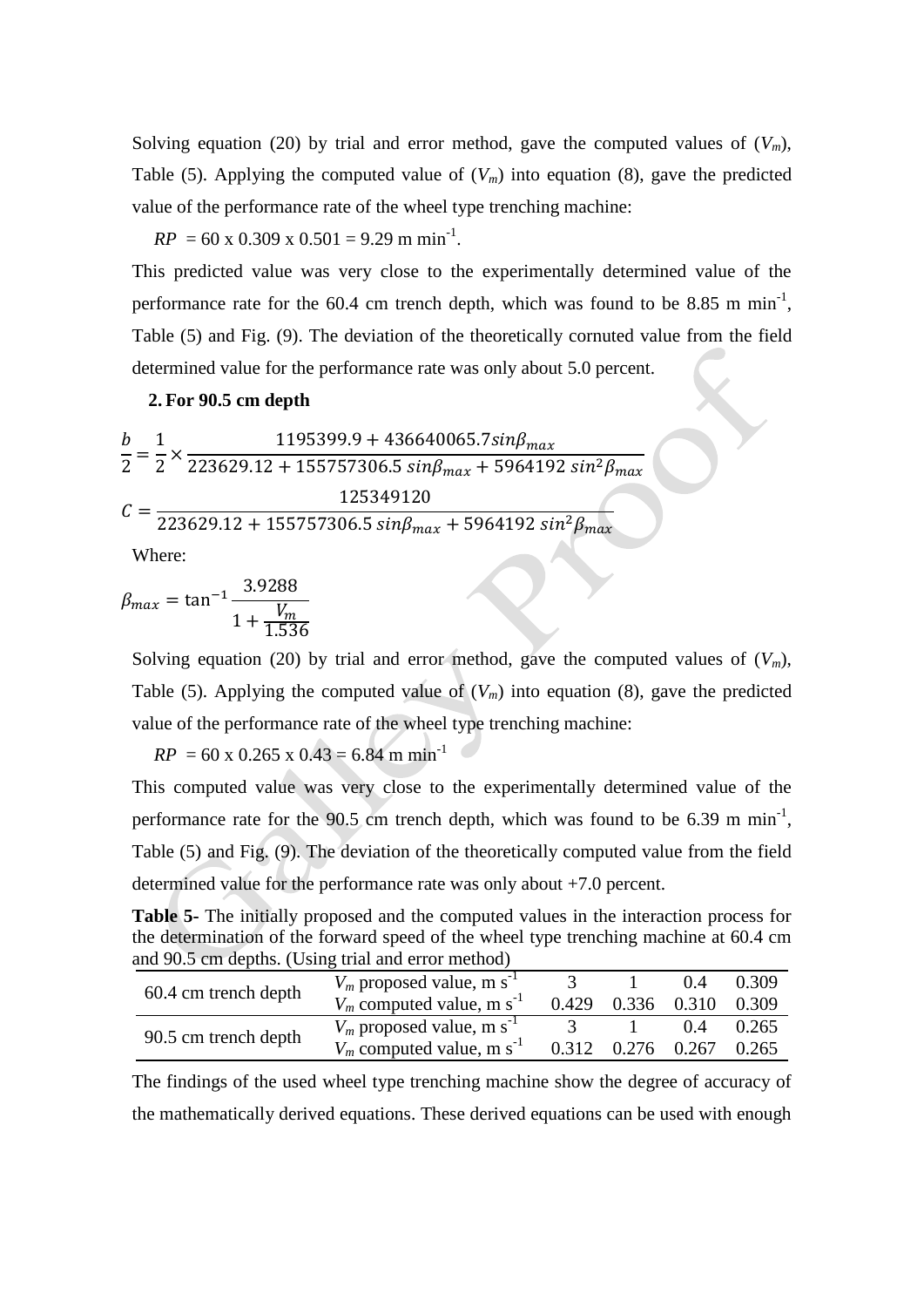confidence to theoretically predict the performance rate of wheel type trenching machine depending on the prevailing operating conditions.



Fig. 9. The actual & predicted performance rate and field efficiency of the wheel type trenching machine.

## **CONCLUSION**

The digging of the trenches is an important process in order to implement the tail drainage projects. This research is concerned with studying the relationship that correlate the performance of the wheel type trencher machine with the factors affecting them, so that the rate of performance can be predicted or controlled through the factors affecting it. Also, a field operating study was conducted under actual operating conditions to test the validity of the derived mathematical equations.

The study showed the validity of the derived equations in predicting the performance rate of chutes. The percentage difference between the performance rate calculated from the equations and the actual field estimated performance rate were 5 and 7% for cutting wheel when they worked at a trench depth of 60.4 and 90.5 cm, respectively. Also, the field efficiency were 43 and 50.1% when the machine working at a trench depth of 60.4 and 90.5 cm, respectively.

#### **REFERENCES**

- Atangana Njock, P. G., Q Zheng, N. Zhang, and Y. S. Xu. 2020. Perspective Review on Subsea Jet Trenching Technology and Modeling. Journal of Marine Science and Engineering, 8(6), 460. <https://doi.org/10.3390/jmse8060460>
- Day, D.A. 1973. Construction equipment guide. John Wiley and Sons.,Inc., N. Y., USA, 206-208.